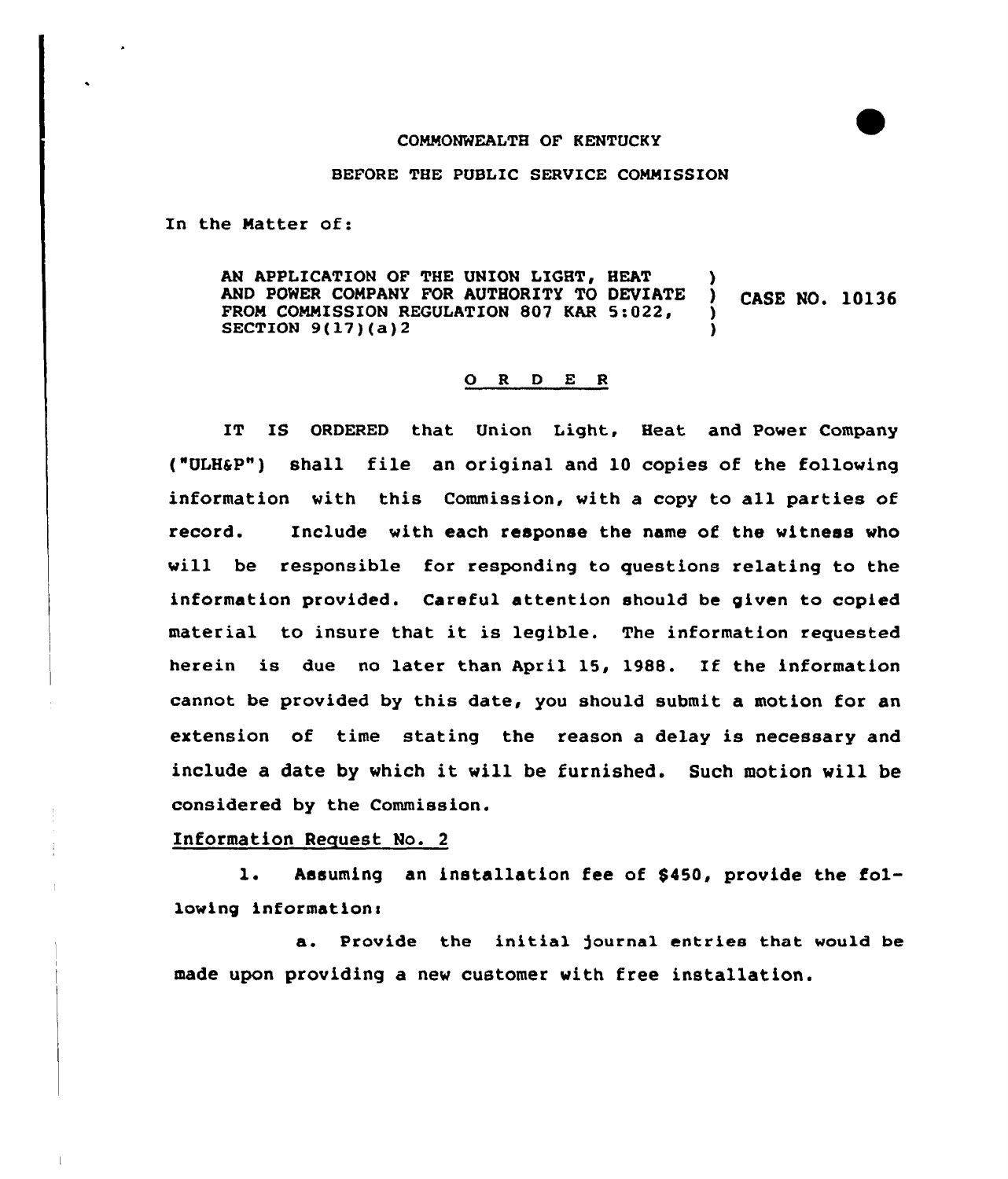b. Provide any necessary periodic )ournal entries related to (a) above.

2. with reference ta the response to Item No. 10(a) of the Commission's Information Request No. 1, explain the basis for that estimate. Also, explain why QLH&P believes this to be a reliable estimate.

3. With reference to the response to Item No. 10(c) of the Commission's Information Request No. 1, explain and provide the workpapers supporting the \$10,8QO customer representative allocation.

4. With reference to the response ta Item No. 14 of the Commission's Information Request No. 1, provide the following information:

a. Provide an analysis showing the projected rate impact on the average customer's bill for all customer classes, if recovery of expenses related to free installation of customer service lines is allowed for rate-making purposes.

5. Provide an itemized analysis supporting the \$450 hookup cost per customer.

S. With reference to Exhibit <sup>3</sup> of UIH6P's Application, provide the following information:

a. Is the exhibit a representation of the annual results of the program, or is this a representation of the total results of the program, i.e., will 135 customers be added annually, or will only 135 be added during the entire duration of this program?

 $-2-$